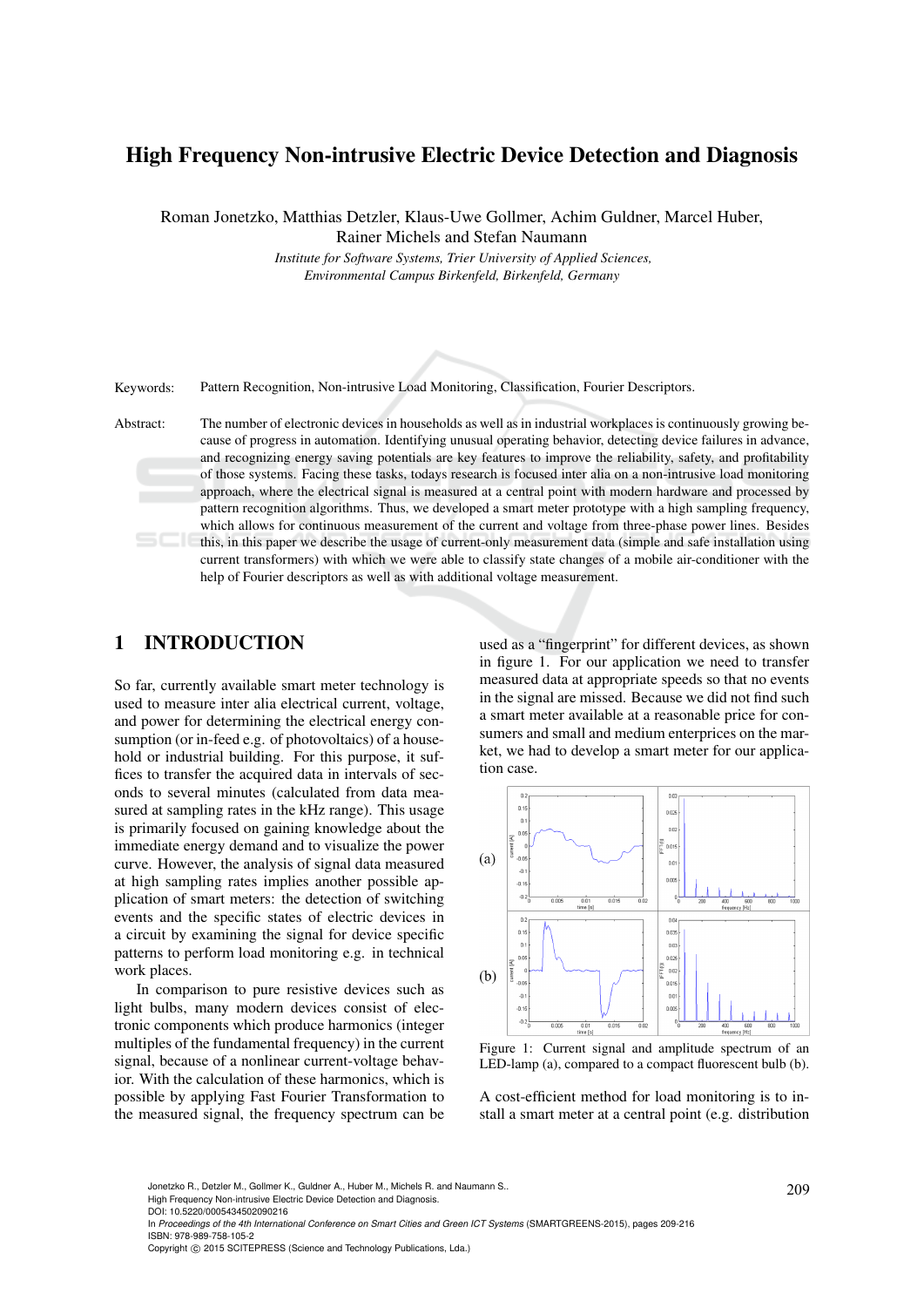box). This removes the need for measuring every device individually but also makes disaggregation algorithms necessary to detect individual devices from the measured sum signal. Because no intrusion into machines or devices is needed, this method is called nonintrusive appliance load monitoring (NIALM). The aim of load monitoring is to get knowledge about specific devices and their operation states, improve fault detection and identify energy efficiency potentials. In residential applications, this allows for identifying devices, in industrial applications with complex machines, it allows for identifying machine components.

In our paper we first consider the state-of-the-art in NIALM research, focus in the following chapter on our smart meter prototype. Afterwards, we describe appropriate features for classification, show inter alia how to use Fourier descriptors for classification with current measurement data only, and how we realized the classification of the active devices.

### IENCE 2 RELATED WORK

Using high-frequency sampled data for NIALM algorithms was already mentioned by (Leeb et al., 1995), where they describe transient event detection via spectral envelopes. More recent research used up to date high frequency measurement hardware available at the market (high-investment), which directly outputs calculated complex Fourier coefficients (FC) and fed this data into neural networks (Srinivasan and Liew, 2006). They indeed reached good detectionrates, however they had no variable loads present in their measurements. This presence of variable loads is a widely stated problem for the algorithms, which is described in various publications, e.g. (Lee et al., 2005). With the finding of strong correlations between higher harmonics and the active power Lee et al. subtracted the estimated power of the variable load from the sum signal, showing that this applies if a single variable load is present. (Zoha et al., 2012) gives an overall overview of steady-state (using features like power change) and transient-state (using features like start-up current transients) disaggregation methods and points out that it is still a challenge for researchers to develop a solution which is able to detect all kinds of device types. A promising approach could be an implementation of a multi-feature/multi algorithm solution, which (Liang et al., 2010) propose, with the extraction of additional features, such as the complete waveform of a cycle period and instantaneous admittance.

So far, little research has been conducted on

low-investment non-intrusive measuring devices. In (Guldner et al., 2013) we presented a centralized, low investment data acquisition prototype based upon a modified consumer energy meter by Reichelt Electronics Co. In this paper we further developed the hardware (cf. section 3) and software (cf. section 5).

# 3 SMART METER HARDWARE AND DATA PROCESSING

The purpose of the smart meter in our case is not to use it for utility billing but rather for perfoming load monitoring. Therefore no exact active power calculation but transferring measured data in real-time is important. As mentioned in the introduction, we developed a smart meter to match these requirements, which includes the following parts:

- *Low-cost Measurement Instruments.* Current transformers and voltage transformers, which make direct access to the power lines unnecessary ECHNO (direct connection to the power lines can be used for voltage measurement, too)
	- *Poly Phase Measurement Chip.* An ATMEL 90E36A chip reads current and voltage signals of up to three phases at sampling rate of 7.324 kHz
	- *Real-time Processing of Measured Data.* To match the requirement of real-time processing, we use a Teensy 3.1 microcontroller development system that features a MK20DX256 ARM Cortex-M4 with 72 MHz, 64 kB RAM memory, a SPI and an USB Port
	- *Wireless Data Transfer to a Server.* A Raspberry Pi transfers the data via wi-fi, which provides galvanic isolation between potentially expensive server hardware and the measured power lines of up to 400 volts (in case of direct connection to the power lines).

Figure 2 depicts the system structure. The data generated by the measurement chip is gathered by the Teensy. Via the SPI bus, the Teensy sends the chip (in slave-mode) into direct memory access mode (DMA). Then - in master-mode - the chip sends the read current and voltage measurements directly over the SPI bus, where the Teensy collects them into two buffers of 2,048 values. One buffer is filled with the alternating current and voltage readings of each phase, while the second buffer is propagated to data preprocessing.

For synchronizing the data, the ATMEL chip provides a zero-crossing signal for each phase via a zerocrossing detection pin, which propagates the start and finish of a period in the current or voltage signals.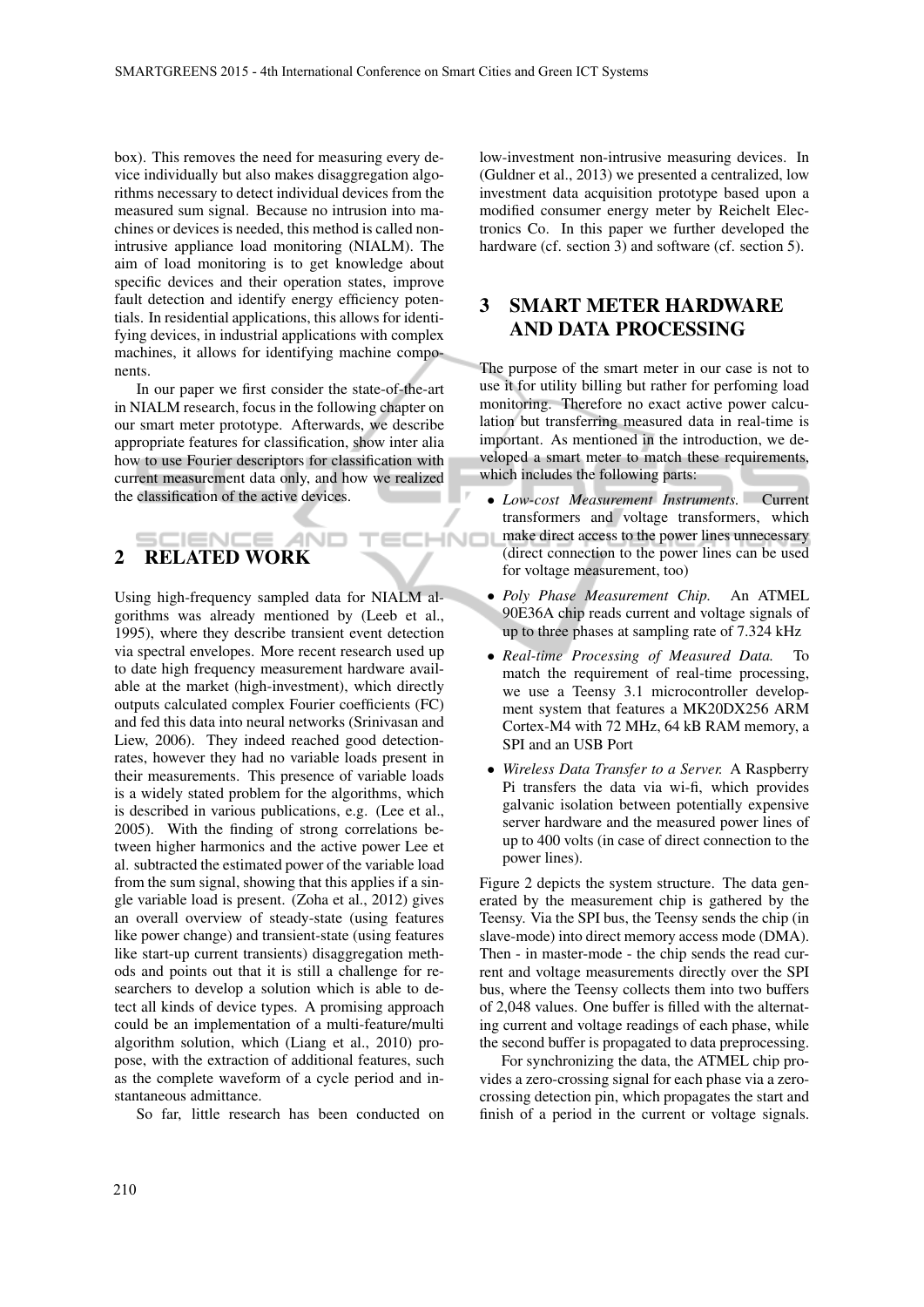

Figure 2: Data acquisition and processing in the devised smart meter board.

This pin is also read by the Teensy in an interrupt, which switches the data collection to the other buffer after the maximum number of full signal periods that fit within the 2,048 value limit have been read (in German power lines with 50 Hz, this results in six periods being read). This approach fixes the measuring window to a full multiple of a current- and voltage period, allowing us to simply apply the Fast Fourier Transform (FFT) to the signal as-is, without the need for a window function and without distorting the spectral estimate.

For processing the data, at first, a complex, inplace, fixed-point Radix-4 algorithm is used to calculate the FFT. Afterwards, the complex values of the FC are extracted and the fundamental and first 40 harmonics selected. Thus, the data can be read continuously (no fluctuation in the current and voltage signals is missed) and is reduced from 8,192 bytes to 656 bytes (real and imaginary part of the 40 harmonics plus the fundamental).

Optionally - if only the current signal is measured - Fourier descriptors (description see chapter 4.2) are applied. Finally, the data is sent to a Raspberry Pi (or any other computer) over the USB-Port of the Teensy. There, the data can be transfered to a database server or directly be visualized, disaggregated or clustered.

## 4 CLASSIFICATION FEATURES

Previous research showed that so far, it is implausible to detect all kinds of electric devices through their electrical signal using only a single feature (Zeifman and Roth, 2011). The reason is a different load behavior of different kinds of devices that cause the extraction of specific features needed to detect devices of specific load behaviors. Therefore, the calculation of FC of the measured raw signal data (at high sampling rate), provides information content about signals shape and phasing. In the following, a short overview is given of the appliance classifications stated by (Hart, 1992) which is kept up by subsequent NIALM research. Afterwards, the calculation of FC and their subsequent processing is detailed.

Permanent Devices. Devices which are always active and having a constant load (e.g. hard-wired alarms, phones, routers).

On-off Devices. Devices with only one active state, not operated constantly, and having constant load (e.g. light bulbs, electric motors without speed control).

Finite State Machines. Devices with more than one active state in between which can be switched and having a constant load in each state (e.g. dryer, multi state kitchen devices)

Continuously Variable Devices. Devices which can have a continuously variable load behavior, having no stepped variation of load (e.g. speed controlled electric motors like in power drills, modern energy efficient pumps and fans).

To depict the differences, the amplitude curve of the FC envelope of the different device types is shown in figure 3.



Figure 3: Amplitude curve of the FC envelope corresponding to 50 Hz signal component.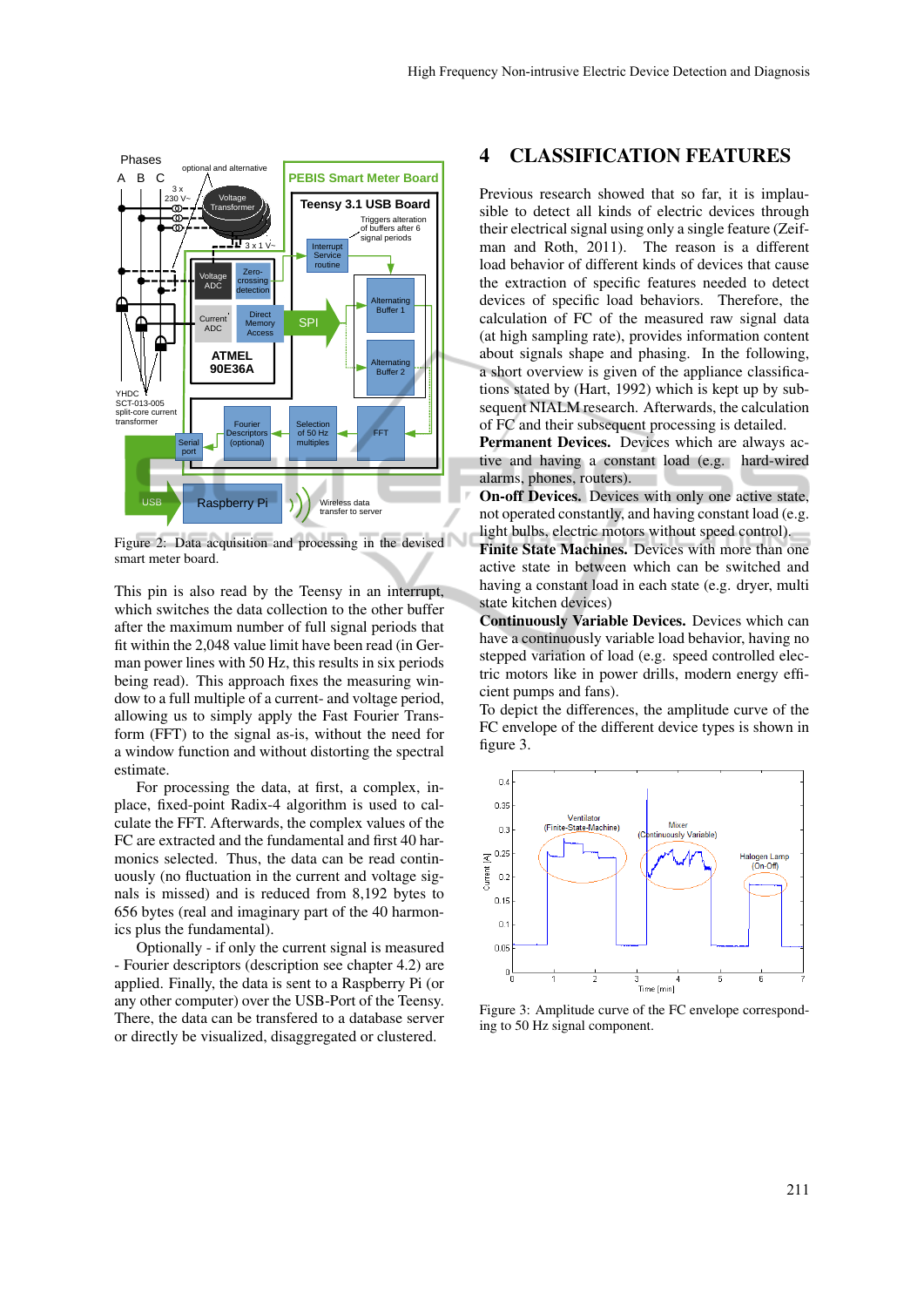# 4.1 Choice of Fourier Coefficients and Influence of Noise

It is widely known that, under certain assumptions, the Fourier series of a signal  $s = s(t)$  with period T and fundamental frequency  $f_0 = 1/T$  can be rewritten as its Fourier series. When a signal is in a steady state, in our case, we can assume that the fundamental frequency is (nearly) 50 Hz, so that  $T = 0.02s$ (since  $s = s(t)$  is given by the power supply). Because the observation time is given by a rectangular window *w*, the result of the fast Fourier transform is an approximation of the Fourier Transform of  $s \cdot w$ (we denote the Fourier Transform of *s* as  $\mathcal{F}(s)$ ). If the length/time of *w* is chosen in a way that  $T \mid w$ , meaning  $w = k \cdot T$  with  $k \in \mathbb{Z}$ , one can see, with the choice of  $\omega = \omega_m = m \cdot 2\pi f_0$ , where  $m \in \mathbb{N}_0$  that  $\mathcal{F}(s \cdot w)(\omega_m)$  gives the calculation formula for the (theoretical) *m*-th complex FC (noted as  $c_m = c_m(s)$ ) of a *T*-periodic signal  $s = s(t)$ . Since the signal *s* is real (current, voltage, or power), it is also known that  $c_{-m} = \overline{c_m}$ . In steady state, by using the FFT, we compute  $\mathcal{F}(s \cdot w)(\omega)$ , and choosing  $\omega = m \cdot 2\pi f_0$  $(m \in \mathbb{N}_0)$ , we receive approximately the (complex) FC of the Fourier series of *s*. Since there are fluctuations in  $f_0$  (meaning that the fundamental frequency is not stable at  $f_0 = 50$  Hz permanently), in practice, we can find a good approximation to these complex FC. In experiments we observed a variation of fundamental frequency from the power supply in a range between 49.8 Hz and 50.2 Hz.

If the measured signal (the observation time is given by window *w*) is nearly in steady state, these complex FC can be used to characterize this signal. Using these FC, we can calculate a finite Fourier series which gives a good approximation to the observed signal. These considerations motivate our choice of feature selection: In the DFT-Calculation (DFT: Discrete Fourier transform), we use these DFTvalues with  $\omega$ , so that it is approximately  $\omega = m \cdot$  $2\pi f_0$ , where  $m \in \mathbb{N}_0$ . Using this approach, we also have two restrictions to observe: First, the number of interesting FC is bounded by the Nyquist-Shannon sampling theorem. In the discrete form, we observe this constraint also by the conjugate symmetry of a DFT calculated vector. The second constraint is a limitation given by the magnitude of the noise.

### 4.2 Fourier Descriptors

As mentioned in chapter 3, our system allows us to classify the devices, measuring only the current signal (cf. chapter 5.1). In this case a calculation of Fourier descriptors is required, which the following

passage describes.

No Capturing of the Phase Shift Between Current and Voltage. When the measurement of the current signal  $s = s(t)$  is started at a random point without measuring the voltage at the same time, we have no knowledge about the phasing of the signal. Having a continuously changing window position of the Fourier Transform, this causes a continuous shift in the real and imaginary parts of FC  $c_k = c_k(s)$ , which is not feasable for device detection. Calculating the amplitude spectrum, we can get a constant set of frequency components of the signal, usable as a "fingerprint" of a decive. But it lacks information about any angle relation of the frequency components. Alghough we have no knowledge about the phasing of the fundamental frequency related to the voltage signal, we can relate the phasing of highorder-harmonics of the current signal to the fundamental frequency of the current signal to get a desciption about the signal shape, which represents additional information for device detection. Calculation of Fourier descriptors  $\tilde{c}_k = \tilde{c}_k(s)$  (cf. formula (1)) provides this and makes evaluation of periodicity of the signal possible:

If 
$$
c_1 \neq 0
$$
:  
\n $c_1 = |c_1| \cdot e^{i\varphi}; \quad \varphi \in [0, 2\pi)$   
\n $\tilde{c}_2 = \frac{c_2}{(e^{i\varphi})^2}; \quad \tilde{c}_3 = \frac{c_3}{(e^{i\varphi})^3}; \quad \dots; \quad \tilde{c}_k = \frac{c_k}{(e^{i\varphi})^k}$ 

$$
k
$$
: (positive) harmonic index



Figure 4: Illustration of the first three FC before (l.) and after applying Fourier descriptors (r.).

For two signals  $s_1$ ,  $s_2$  we have:

$$
\widetilde{c}_k(s_1+s_2) \neq \widetilde{c}_k(s_1) + \widetilde{c}_k(s_2) \tag{2}
$$

Since Fourier descriptors are not additive (cf. formula (2)) all possible states/combinations of measured devices have to exist as reference patterns.

To show the additional information acquired by using Fourier descriptors in comparison to the amplitude spectrum, we generated two signals of different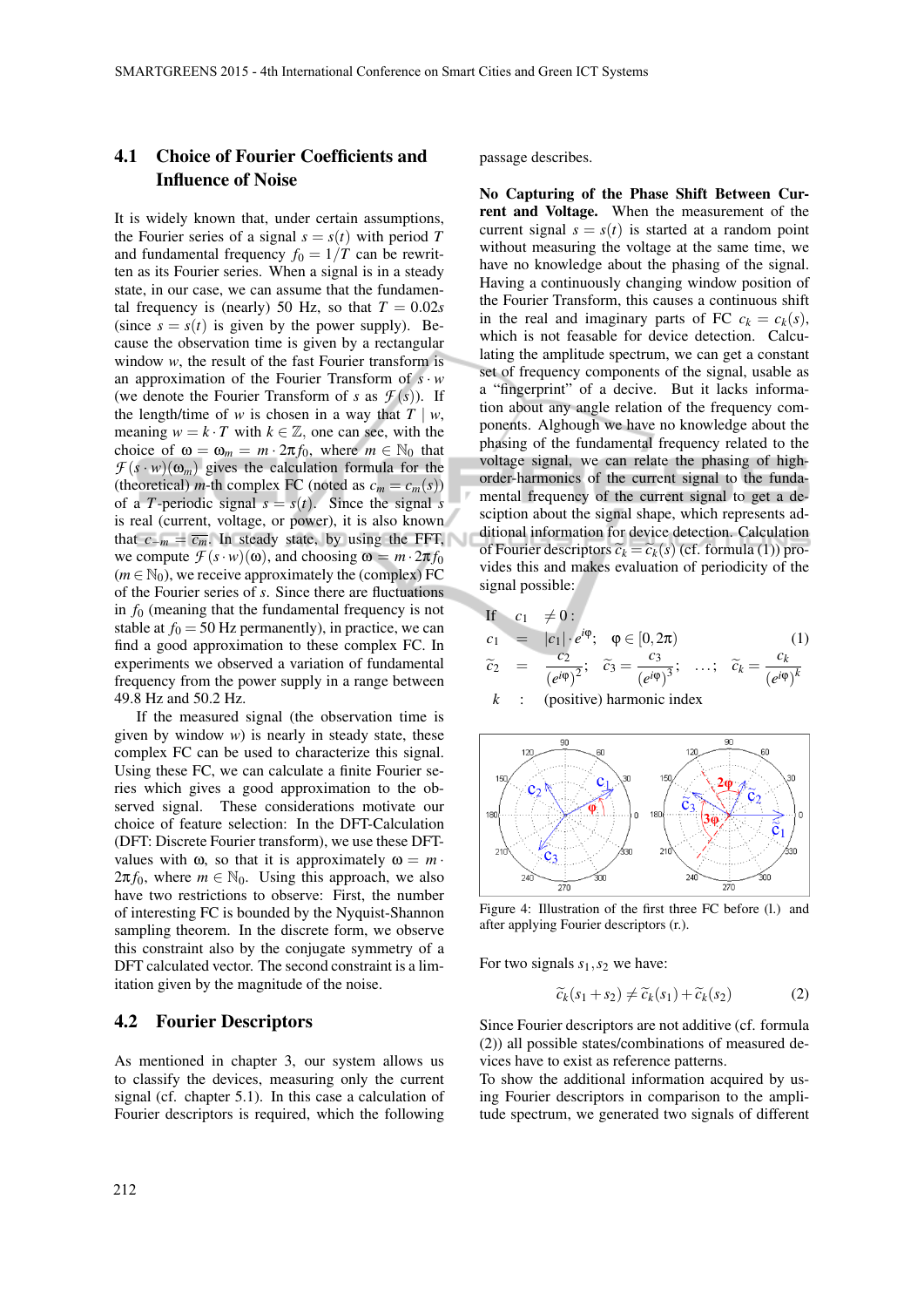

Figure 5: Signals  $s_1$  and  $s_2$  of different shape (a) have the same amplitude spectrum (b) but a different frequency spectrum where Fourier descriptors are applied to FC (c).

shape. The point is that these signals could not be distinguished by a pattern recognition algorithm, which uses the amplitudes of the frequency components for classification. Although one can see that the two signals are clearly of a different kind of shape, it is recognizable in figure 5 that they have the same amplitude spectrum. In comparison to calculation of magnitudes we keep the information about signal shape existing in the FC when calculating Fourier descriptors and have a constant "fingerprint" for device classification.

# 4.3 Ratios Between nth and 1st Harmonic

The problem of detecting devices when variable loads are present caused us to research features which remain constant for a variable load during their operation. As a result, the ratio between high-order harmonics and the fundamental frequency seems to be relatively constant in initial tests (cf. figure 6). However, the ratio is not an additive feature, so sum signals with more than one active device cannot be used. For generating a signal where only one device is active, the delta-form has to be calculated. The deltaform is the difference between the measured instantaneous data and the data at the previous measurement point. In this period of time between two measured data, we assume that only one device is switched.



Figure 6: The load variation of the hotplate (a); the variation in amplitude spectrum (b); ratios diagram (c), where a good stability of ratio between 3rd and 1st FC is recognizable (150 Hz to 50 Hz component ratio of around 20%).

(Höck, 2009) states that devices of different electric function have specific values of those ratios. In table 2 the classification of devices used in our experiments is listed. **JBLIC ATIONS** 

# 5 CLASSIFICATION

To perform state and device detection from measured signals, we used three different pattern recognition approaches. We performed real time recognition of device states of a mobile air-conditioner with a clustering algorithm. Here we especially tested classifying with current only measurement data, and also tested artificial neural networks. The used setup is described in section 5.1. With the setup described in section 5.2 we measured combinations of differend devices and applied a nearest-neighbor classifier to that historic dataset.

### 5.1 Benchmark Setup 1

In this setup we analyzed a mobile air-conditioner individually considering its different operation states, which are specified in table 1. This means the focus is not on detecting the single components but detecting the different states of the device. Therefore, the new Teensy smart meter was used to benefit from its continuous measurement method.

#### 5.1.1 Applying Cluster Analysis

For creating clusters we collected the first 17 FC in a row vector. We measured 2,000 datasets for each possible state (corresponds to approx. 4 minutes per state). These historic datasets of all possible states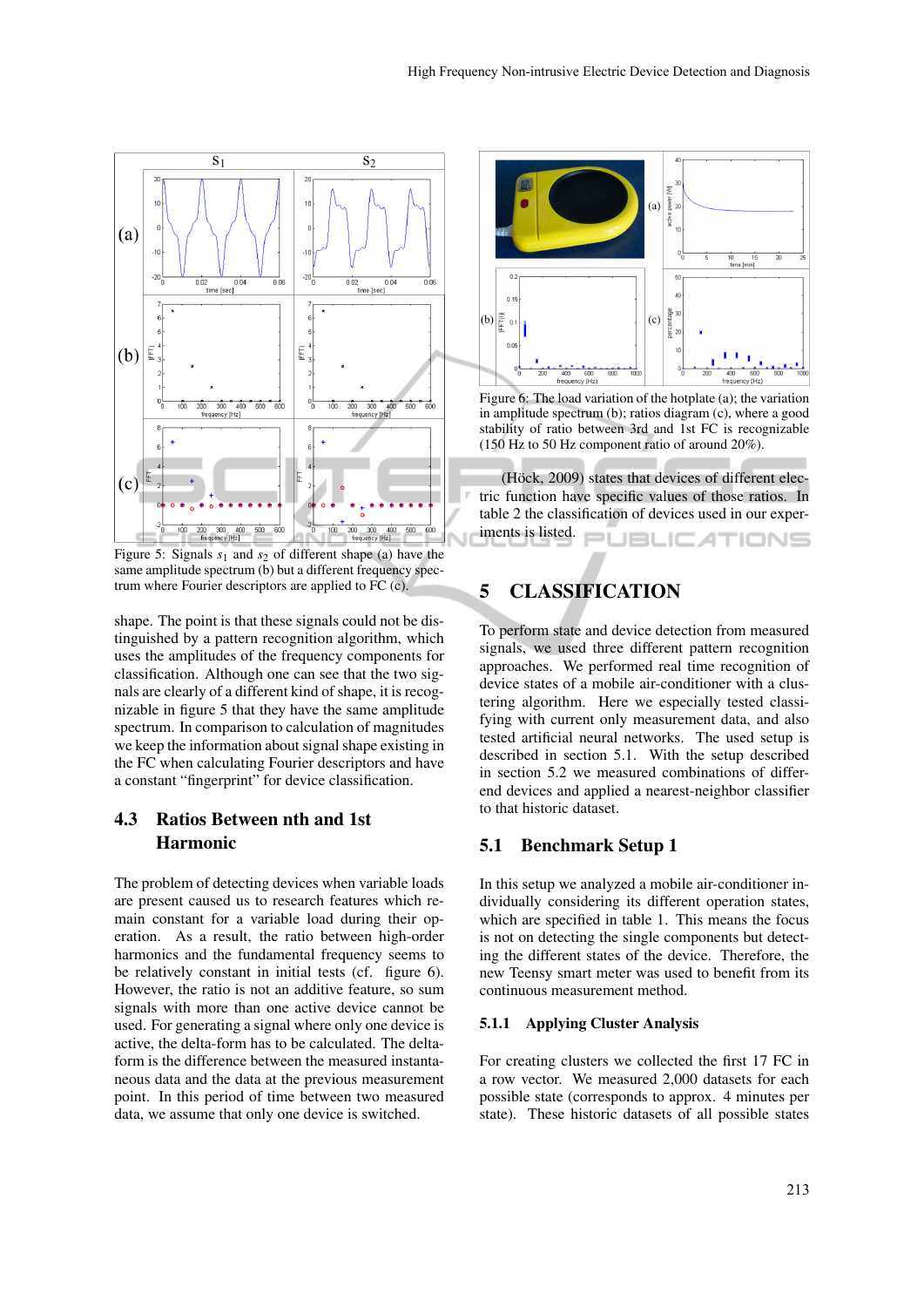| Device                                     |    | Ratio $n^{th}$ to 1 <sup>st</sup> harmonic [%] |         |                |                | Cause         |
|--------------------------------------------|----|------------------------------------------------|---------|----------------|----------------|---------------|
|                                            |    | $n = 2 \mid n = 3 \mid$                        | $n = 4$ | $n = 5$        | $n = 7$        |               |
| Air-conditioner fan                        |    |                                                |         | 2              | 2              | saturation    |
| <b>Speakers</b>                            |    | 35                                             |         | 18             | 4              | rectifier     |
| Pedestal fan                               |    | 4                                              |         | $\overline{c}$ | 2              | saturation    |
| Compact fluorescent lamp (CFL) without ECG |    | 9                                              |         |                | $\overline{2}$ | gas discharge |
| Halogen lamp                               |    |                                                |         |                |                |               |
| Mixer                                      | 62 | 25                                             |         | 5              | 5              | rectifier     |
| Hotplate                                   |    | 20                                             |         |                |                |               |
| Food processor                             |    | 16                                             |         | 3              |                | saturation    |
| Electric knife                             |    | 6                                              |         | ി              |                | saturation    |

NC

| Table 2: Overview of Ratios for Measured Devices and Physical according to (Höck, 2009). |  |  |
|------------------------------------------------------------------------------------------|--|--|
|------------------------------------------------------------------------------------------|--|--|

Table 1: Overview of the mobile air-conditioner states.

| <b>State</b> | Active device components           |
|--------------|------------------------------------|
| FanLow       | Evaporator fan performs            |
| FanMed       | air-circulation in three different |
| FanHigh      | power states (42 W, 44 W, 51 W)    |
| CoolLow      | Condenser fan (74 W), condenser    |
| CoolMed      | water pump $(9 W)$ ,               |
| CoolHigh     | evaporator fan (42 W, 44 W, 51 W), |
|              | compressor (500550 W)              |

are averaged (by components) and the calculated  $\mathbb{C}^{17}$ average is used as center point for the respective cluster. For calculating cluster radii, as a first approach we used the following formula:

$$
r = \frac{Q_{0.25} + Q_{0.75}}{2} + 2. IQR
$$
 (3)  
Q : quartile

*IQR* : interquartile range

Figure 7 shows the data flow of applying the cluster algorithm to measured input data.

If a new measured vector is located in more than one cluster, it is assigned to the cluster with the minimum distance to its cluster center. Is the vector not located in any cluster, it is defined as an outlier, if it falls below the 25% quartile (low-outlier) or exceeds the 75% quartile (high outlier), respectively by more than 2 times the IQR.

The detection of the three fan only switching states (low/med/high) with the clustering algorithm using only current measurement data (no capture of phase shift of the signal, thus applying Fourier descriptors) works nearly as well as with phase capture (cp. table 3). In comparison to that, using only amplitudes results in a much lower detection rate. During compressor activity (cooling states) changes in evaporator fan states are not recognizable by the clustering algorithm, even when phase shift of the signal is considered through zero-crossing detection of voltage signal. The high difference in load scale between

compressor and evaporator fan makes detecting small changes of the fan's power constumption difficult, a problem we also observed in setup 2.

Table 3: Detection rates applying cluster algorithm for three fan states and different preprocessed measurement data.

| Measurement data                 | Detection rate |
|----------------------------------|----------------|
| Current and voltage              | 93%            |
| (phase capture)                  |                |
| Current only                     | 82%            |
| (Fourier descriptors applied to) |                |
| Current only (amplitudes)        | 39%            |

#### 5.1.2 Applying Artificial Neural Networks

Besides the clustering algorithm, we tested if an artificial neural network (ANN), which it is another appropriate method to solve pattern recognition problems, is able to detect all states of the mobile airconditioner. Using the MathWorks Matlab software, we chose a two-layer feed-forward network with sigmoid transfer function and back propagation training and used as input vector the result of a principle component analysis (PCA) of the FC, which represents a lower number of weighted and sorted features. The target-vector contains whether or not the particular device is active (element contains 1) or inactive (element contains 0).

The trained ANN yields the same result as the clustering algorithm: it was also able to correctly classify the fan states, but not able to distinguish between cooling states due to the high differences in power consumption.

#### 5.2 Benchmark Setup 2

The second setup consists of nine (cf. table 4) devices which were measured individually for creating reference patterns and combined with an automated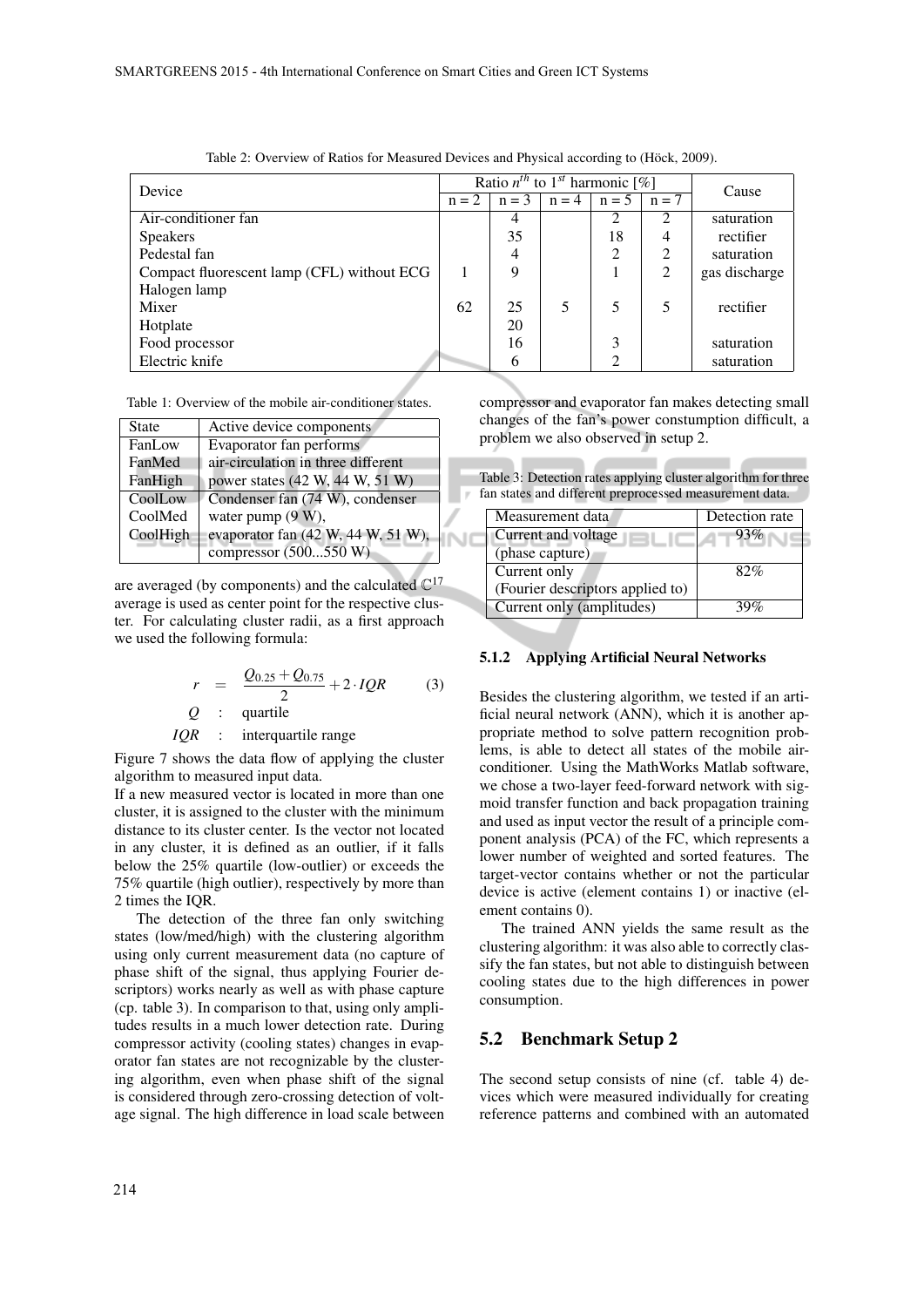

device switching system composed of power distribution units (Energenie EG-PMS2, multi sockets which are switchable by PC through a USB connection). The goal of this setup was to disaggregate the single devices from a measured sum signal. For this measurement, in an early project phase, we used the Zig-Bee smart meter prototype which measures at 4 kHz sampling rate current and voltage signal and does not provide continuous measurement.

| Device              | Nominal   | <b>Load Class</b> |
|---------------------|-----------|-------------------|
|                     | Power [W] |                   |
| Air conditioner fan | 75        | on-off            |
| <b>Speakers</b>     | 3         | on-off            |
| Pedestal fan        | 30        | on-off            |
| <b>CFL</b>          | 25        | on-off            |
| Halogen lamp        | 30        | on-off            |
| Mixer               | 40        | on-off            |
| Hotplate            | 15        | cont. variable    |
| Food processor      | 130       | cont. variable    |
| Electric knife      | 65        | on-off            |

Table 4: Classification of the devices via their load classes.

#### 5.2.1 Applying Nearest-neighbor Classifier

To detect individual loads from of the aggregated sig nals, a nearest-neighbor classifier has been implemented. At first, the current signals of the switchable distribution unit's microcontrollers were subtracted from the measured reference dataset (individual devices) and combination dataset. Thereby, a disturbance in the calculation of combinations from the individual signals could be avoided. Using FC, calcu-

lated through discrete Fourier transformation of the measured raw signals, we classified with a bruteforce algorithm, which means all possible combinations were calculated from the reference pattern (individual measurements of all existing devices) and the sum of the features was compared to the feature of the measured dataset signal (real measurement of combination). The calculated combination with the smallest Euclidean distance to the real measured combination was classified as the current combination.

Applying the brute force algorithm using nearest neighbor classifier to the complete dataset of 9 devices (containing devices from different load behavior classes) using the first 39 FC as features a relatively low recognition rate of 27% for this dataset was computed (cf. table 5). Separating out combinations of devices which include devices with load behavior different than on-off-devices significantly increased the detection rate.

| Left out devices     | None | Speaker, hotplate, |
|----------------------|------|--------------------|
|                      |      | mixing machine     |
| correctly classified | 139  | 58                 |
| combinations         |      |                    |
| Total no. of         | 511  | 64                 |
| combinations         |      |                    |
| Percentage           | 27%  | $1\%$              |

Table 5: Detection rates of complete and reduced dataset.

We identified the appearance of variable loads as primary cause for confounding the NIALM algorithm. The devices with variable loads in this dataset are the hotplate where a temperature controller adjusts the current demand and the food processor which